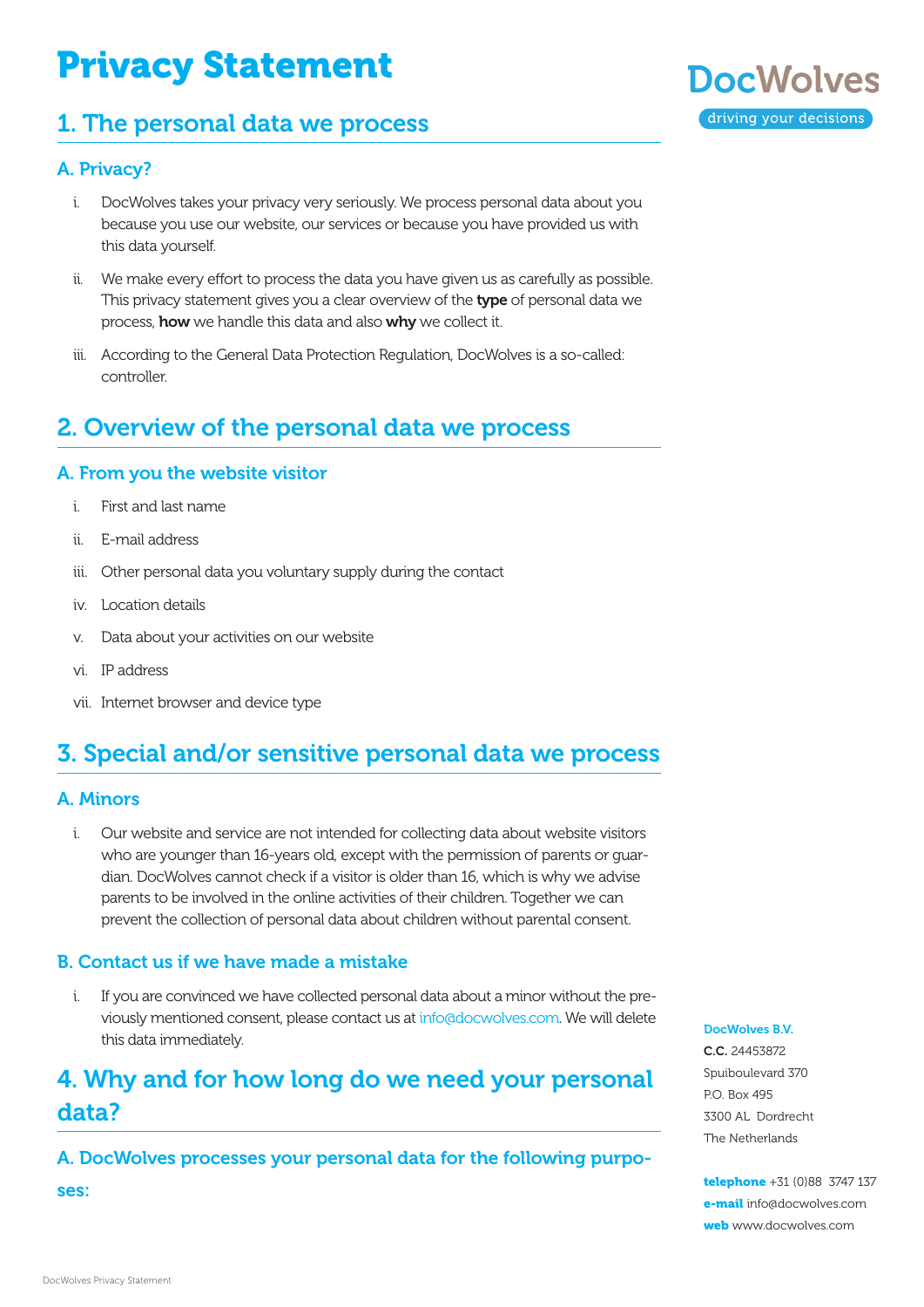- i. To e-mail you if this is required for carrying out our service;
- ii. To send you free tips about organising and supporting meetings upon request;
- iii. To send you information in response to the contact form, and finally;
- iv. To analyse your behaviour on the website to improve our website and to suit your preferences.

#### B. How long do we keep your data?

i. DocWolves will not keep your personal data any longer than is strictly necessary to realise the purposes for which your data is collected. If you require more information about our retention periods with regard to your specific data, please contact us at: [info@docwolves.](mailto:info%40docwolves.com?subject=)com.

### 5. Sharing with others

#### A. We don't sell your data!

- i. DocWolves does not sell your personal data to third-parties and will only issue the data if this is required for the implementation of the agreement with you or to meet a legal requirement.
- ii. We enter into a data-processing agreement with companies that process your data on our behalf to ensure a similar level of security and confidentiality. DocWolves remains the controller.
- iii. We store the personal data you enter on the site when you sign up for the newsletter or the free meeting tips in MailChimp. We have entered into a data-processing agreement with MailChimp to ensure a similar level of security and confidentiality. DocWolves remains the controller.
- iv. The data you enter into a form on the site is registered by both our mailing system and WordPress. Our mailing system sends the data to the right people to ensure the correct follow up of your request/your question. Our WordPress backup system allows us to check which question or which request you've sent us, even if the connection between the site and our mailing system were to fail. We delete all data after six months.

### 6. Tracking website visits

#### A. Cookies

- i. DocWolves uses cookies. A cookie is a small file that is stored in the browser of your computer, tablet or smartphone when you first visit this website.
- ii. DocWolves uses a number of different cookies that are explained in our cookie statement:
	- A.ii.a Functional cookies have a purely technical functionality. These cookies ensure that the website functions work properly. For example, they allow the website to remember settings specific to you. They also allow us to optimise our website and service.
	- A.ii.b Third-party analytical cookies can track your browsing behaviour. These cookies allow us to use analytical services like Google Analytics.
	- A.i.ic Tracking cookies. are stored on your device by an external party. These cookies help advertiser to recognise you when you visit a site that is also of

DocWolves B.V.

C.C. 24453872 Spuiboulevard 370 P.O. Box 495 3300 AL Dordrecht The Netherlands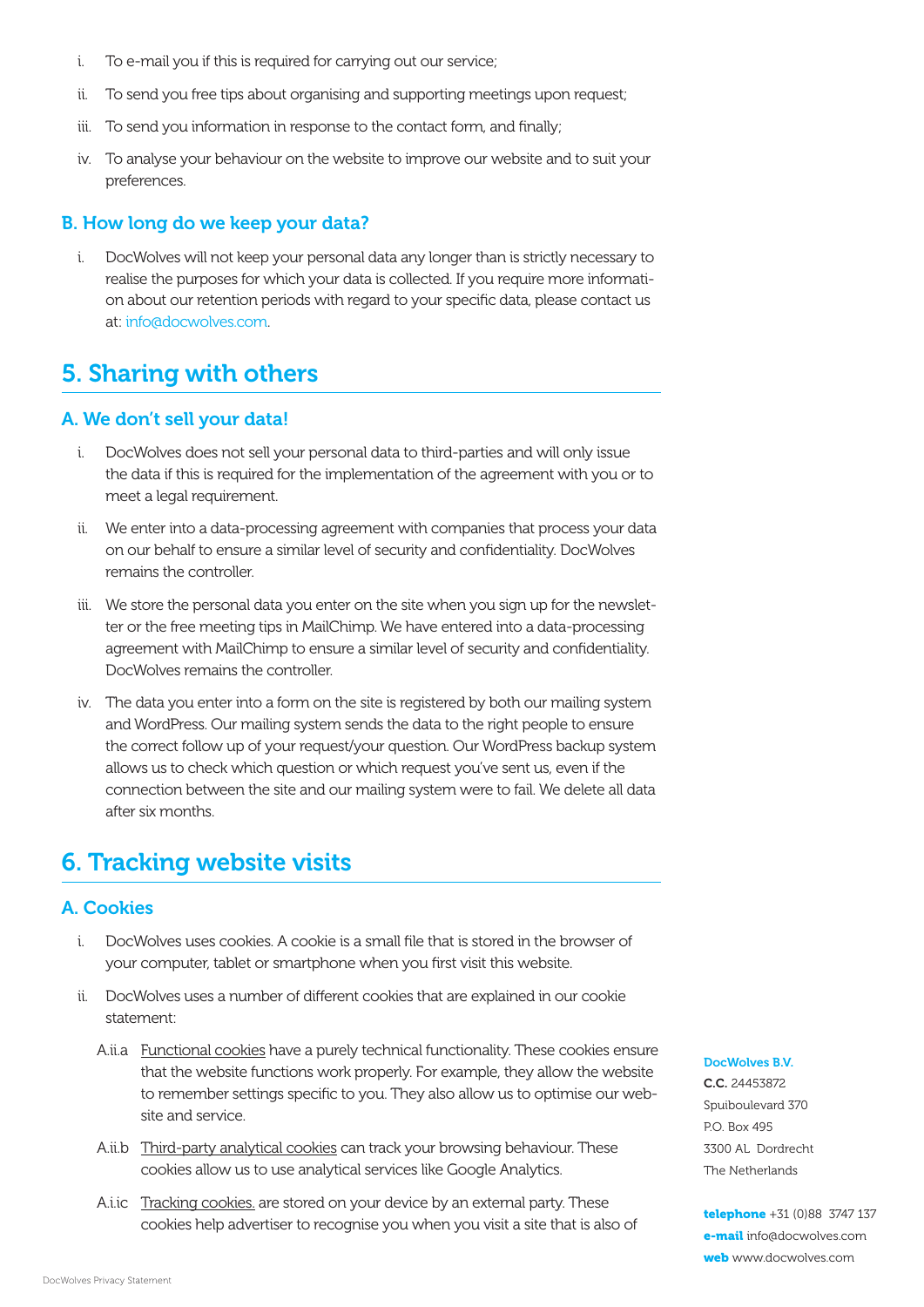interest to them. If you continue browsing, websites may display personalised ads. The cookies can also track your browsing behaviour which creates a very specific profile. This profile can be so specific that it can be considered personal data.

### B. What if you don't like cookies?

i. You can disable cookies by customising the cookie settings in your browser. The browser settings also allow you to clear the historical information stored on your computer. Please contact us if you need help, but before you do, please check your browser help menu first.

# 7. Google Analytics

### A. Google

- i. As part of the Analytics service, Google places a cookie on our website. We use this service to find out how visitors use our website and Google provides us with reports.
- ii. Google can provide third parties with this information if Google is legally required to do so, or in as far as third parties process the information on behalf of Google. DocWolves has no say in this matter. We have not permitted Google to use the obtained information for other Google services.

### B. Anonymising

i. DocWolves has entered into a processing agreement with Google. The information collected by Google is anonymised as much as possible; however, your IP address is not shielded to leave your location traceable.

# 8. Viewing, editing and deleting data

### A. Your rights

- i. You are entitled to view your personal data and to request correction or the removal of your personal data.
- ii. Should you have any questions or comments regarding the information processing of DocWolves, please send your request to [info@docwolves.](mailto:info%40docwolves.com?subject=)com.
- iii. DocWolves wants to make sure that you made the request for inspection. This is why we ask you to include a copy of your ID along with the request. To protect your privacy, DocWolves asks you to black out your photography, MRZ (machine readable zone, the numbers at the bottom of the passport), passport number and social security number.
- iv. DocWolves will reply to your request as soon as possible, but within four weeks at the latest.

## 9. Securing communication using SSL encryption

### A. SSL

i. DocWolves uses secure coding techniques to protect our website visitors. SSL (Secure Socket Layer), encrypts your data (not visible for third parties) on our site. You can be sure that your data is only visible to you and our server.

DocWolves B.V.

C.C. 24453872 Spuiboulevard 370 P.O. Box 495 3300 AL Dordrecht The Netherlands